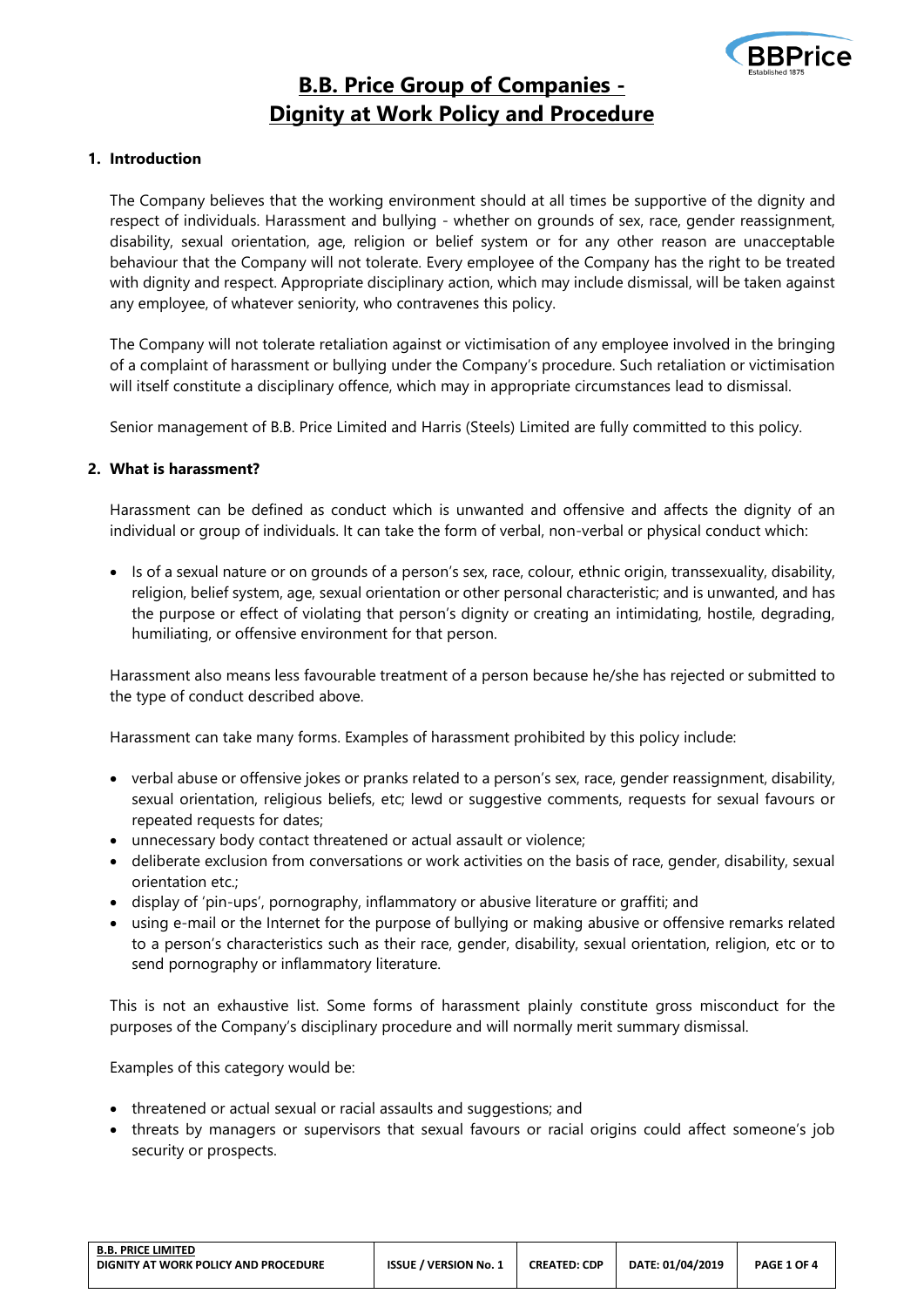

Other forms of harassment may constitute gross misconduct depending on the circumstances of the case.

Employees should be aware that, as well as committing a disciplinary offence, an individual found by an employment tribunal to have harassed a fellow employee on the grounds of sex, race, gender reassignment, sexual orientation, disability, religion or belief in the course of their employment may be personally liable to compensate the victim. In addition, harassment for whatever reason may constitute a crime punishable by imprisonment or a fine.

### **3. What is bullying?**

Bullying is persistent behaviour directed against an individual or group of individuals which creates a threatening or intimidating environment that undermines the confidence and self-esteem of the recipient(s).

Bullying can take many forms. Examples prohibited by this policy include:

- Verbal abuse, such as shouting or swearing at colleagues
- Threatening or insulting colleagues
- Abusing power or using unfair penal sanctions
- Practical jokes, initiation ceremonies or birthday rituals
- Physical abuse such as hitting, pushing or jostling
- Rifling through, hiding or damaging personal property
- Ostracising or excluding colleagues from work events or social activities

This is not an exhaustive list.

Bullying does not include appropriately conducted criticism of an employee's behaviour or job performance by management.

## **4. When can bullying or harassment occur?**

An employee can be bullied or harassed by a colleague or subordinate as well as by a manager or supervisor. An employee can be bullied or harassed at work and also, through his/her connection with work, outside working hours and/or outside the workplace. The Company will not tolerate bullying or harassment whatever the perpetrator's status, and wherever it occurs.

It is important to recognise that what one person may find acceptable, another may find totally unacceptable and that the essence of harassment and bullying is that the words or behaviour are unwelcome to the particular person who is the target of the words or behaviour.

All employees must treat their colleagues with respect and appropriate sensitivity.

#### **5. Responsibility of employees, supervisors and managers**

It is the responsibility of all employees to comply with this policy and the particular responsibility of supervisors and managers to ensure it is carried out with a view to developing and maintaining a working environment at B.B. Price Limited in which harassment and bullying are understood by all to be unacceptable. To this end, a copy of this Policy is provided to all employees, who are expected to familiarise themselves with it and abide by its provisions. The Policy does not, however, confer any contractual rights.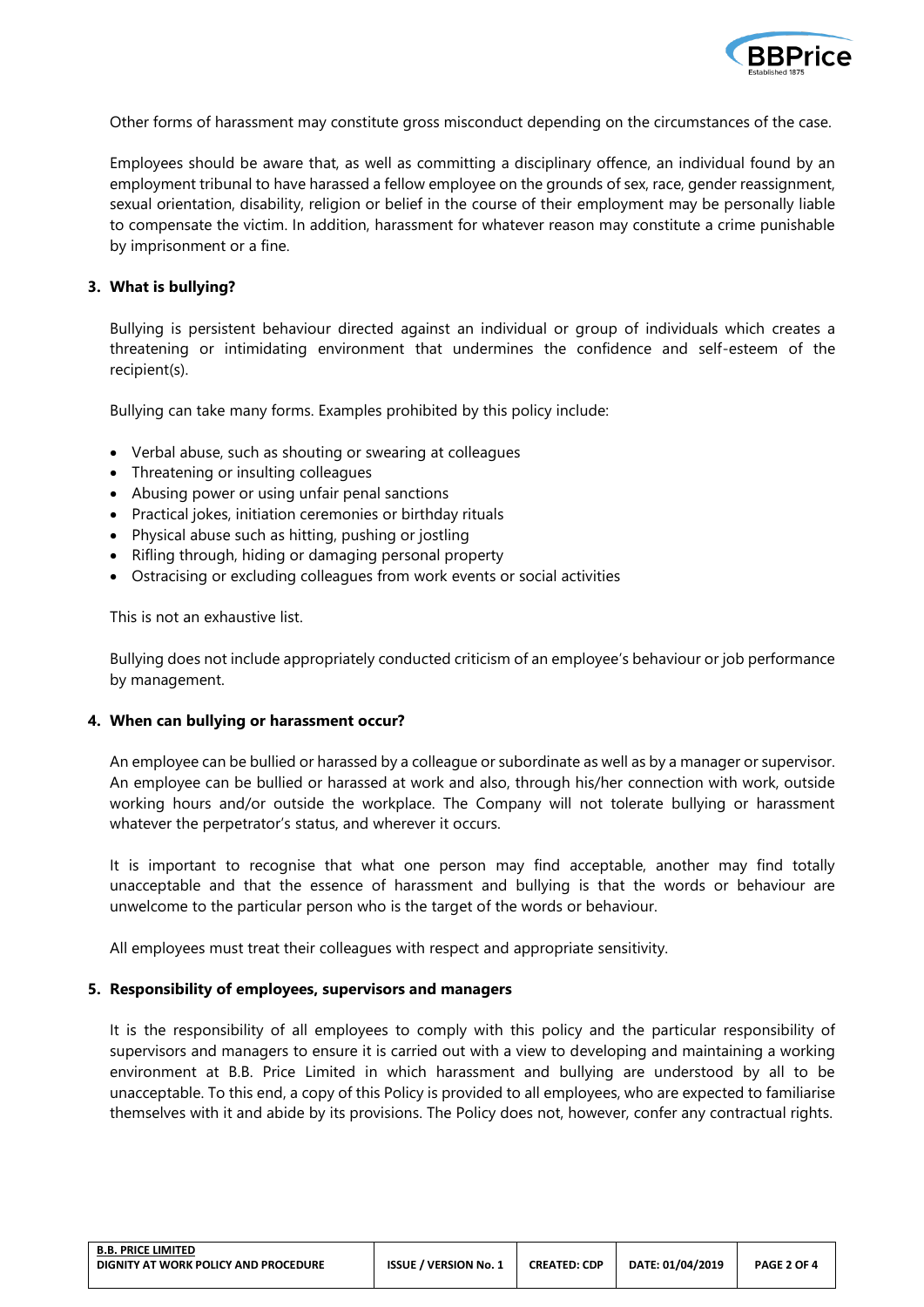

It is fully expected that all employees will act responsibly regarding this issue. False accusations of harassment or bullying can have a serious effect on innocent individuals. Therefore, should an investigation shows that a false accusation has been made in bad faith, appropriate disciplinary action, which could include dismissal, will follow. However, an employee who brings a complaint in good faith will not be subject to any detriment by the Company.

## **Dignity at work procedure**

## **1. Introduction**

Any complaint of harassment or bullying will be handled by the Company sensitively, in a timely and confidential manner. This is a specific procedure to deal with harassment or bullying complaints. Any such complaint should be raised under this procedure and not under the Company's Grievance Procedure.

The Company recognises the right of employees to determine for themselves whether the words or behaviour of others is acceptable to them and to bring a complaint in respect of harassment or bullying. Following the investigation of a complaint, the decision as to whether the complaint is warranted and, if so, what disciplinary sanction should apply is the responsibility of management.

Any records made of any action taken under this procedure will be treated as confidential wherever possible.

This procedure only applies whilst you are employed by the Company.

# **2. Informal resolution**

If you consider yourself to be the victim of harassment or bullying, you may in some cases be able to resolve the matter satisfactorily by explaining clearly to the perpetrator that their behaviour is unacceptable, contrary to the Company's policy and must stop. Alternatively, you may wish to ask a fellow employee to explain this on your behalf or to be with you when confronting the perpetrator.

You are encouraged to seek the assistance of your line manager when you want advice regarding appropriate steps to stop the harassment or bullying. Any such discussion will be strictly confidential.

If it is considered to be appropriate, your line manager may seek to resolve the matter informally by indicating to the alleged perpetrator, without prejudging the matter, that there has been a complaint that their behaviour is having an adverse effect on a fellow employee; that any such behaviour is contrary to Company policy; that the continuation of such behaviour would, if substantiated, amount to a serious disciplinary offence and that their discussion is informal and confidential.

If a complaint is resolved informally, the alleged perpetrator will not be subject to disciplinary sanctions. However, in exceptional circumstances and following consultation with you, the Company may decide that it is necessary to investigate further and take more formal action.

#### **3. Formal complaints procedure**

In the event that informal resolution of the matter is unsuccessful or considered inappropriate in the circumstances, you may make a formal written complaint about the harassment or bullying to your line manager. In addition, the Company may decide that it is necessary to take more formal action. A formal complaint may lead ultimately to the imposition of disciplinary sanctions on the perpetrator.

You must provide the following details: the name of the alleged perpetrator(s), the nature of the harassment or bullying, the dates and times the harassment or bullying occurred, the names of any witnesses and any action taken by you to resolve the matter informally.

| <b>B.B. PRICE LIMITED</b>            |                              |                     |                  |             |
|--------------------------------------|------------------------------|---------------------|------------------|-------------|
| DIGNITY AT WORK POLICY AND PROCEDURE | <b>ISSUE / VERSION No. 1</b> | <b>CREATED: CDP</b> | DATE: 01/04/2019 | PAGE 3 OF 4 |